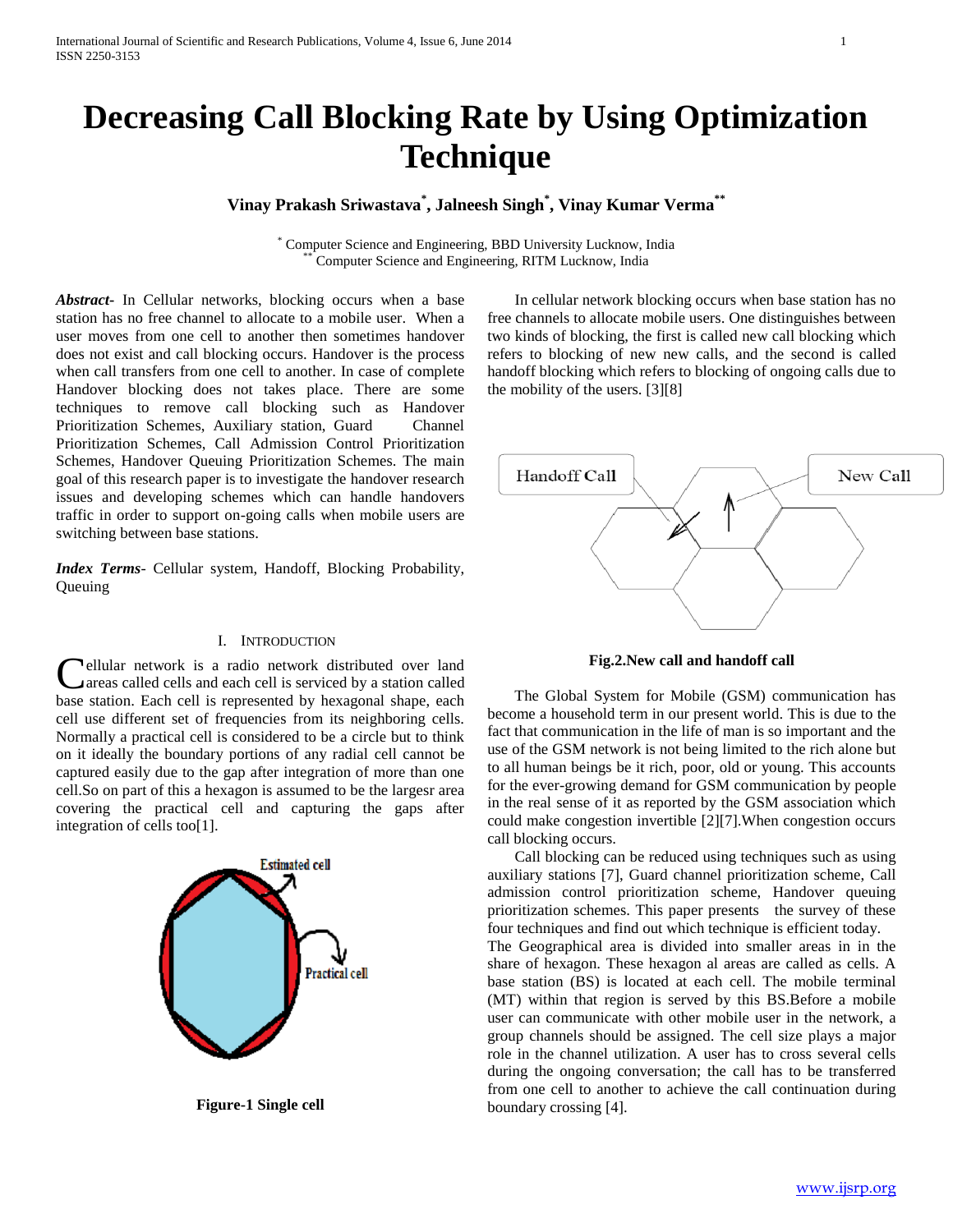Here comes the role of handoff .Transferring the active call from one cell to another without disturbing the call is called as the process of handoff .

 A typical Cellular network is shown in fig (3), a limited frequency is allocated .But it is very successfully utilized because of the frequency reuse concept. To avoid the interference while neighboring cells are utilizing the same frequency, the group of channels assigned to one cell should be different from the neighboring cells.

 If the MS is traveling while the call is in progress, the MS need to get a new channel from the neighboring BS to continue the call without dropping. The MSs located in the cell share the available channels. The multiple Access Methods and channel allocation schemes governs the sharing and allocating the channels in the cell, respectively [4].



# **Fig.3.Cellulalar network system**

#### II. REVIEW WORK

## **Handover-**

 Handover initiation is the process of deciding when a request to a handover. Handover is based on received signal strength (RSS) from the current base station and neighboring base station. The fig.4. Shows a mobile station is moving from the BTS (named BTS1) to another BTS (named BTS 2). The RSS of BTS1decreases as the mobile station moves away and increases as the mobile station get closer to BTS2 as a result of the signal propagation. From the below fig we find various approaches to handover initiation [5].

#### III. PROPOSED SCHEME

#### **GSM Handover Prioritization Schemes-**

 Different ideas and approaches are proposed to increase the handover and reduce the probability of dropping. One approach is to reduce the handover failure rate is to prioritize handover call over new calls. Handover prioritization schemes reduce the call dropping probability and call blocking probability. Such schemes permits high utilization of band width while guaranteeing the quality of service of handover calls. Basic methods of handover prioritization schemes are auxiliary station, guard channels, call admission control (CAC), handover queuing schemes. Sometimes these schemes are combined together to get better result [7].

#### **1**. **Using Auxiliary Station-**

 As above it is discussed that, in cellular system, blocking takes place whenever a base station has no free channel to allocate to a mobile user .Here two types of call blocking occurs first one is new call blocking and second one is handoff cal blocking .New call blocking refers to new calls, and handoff call blocking which refers to blocking of ongoing call .

 In a cell there is a base station ,whenever a call arrives to base station then it connect, but when there is large number of call arrives then some of them would be blocked due to congestion. To reduce these problems auxiliary stations are used, when call arrives and base station is not free then these newly calls are engaged by auxiliary stations and as soon as possible auxiliary station find that base station has free channel then it transfers call to base station and call would be connected.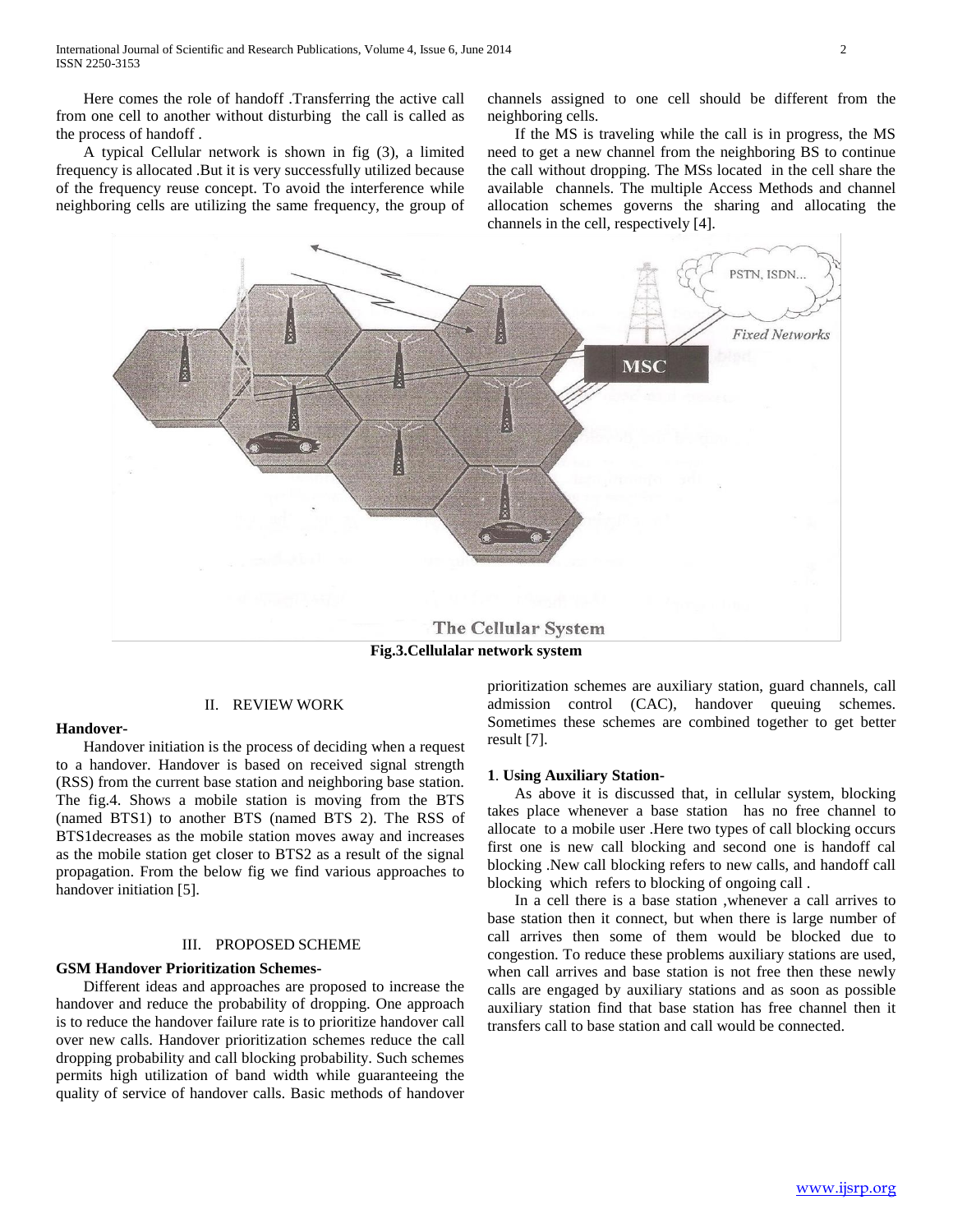

**Fig.4.Auxiliary cell and base station**

#### **2. Guard Channel Prioritization Screams-**

 Guard channel schemes was introduced in 80's for mobile communication cellular network.Hawever the guard channels schemes stills used in telecommunications with the name of cutoff priority schemes .

 Guard Channel schemes improving probability of successful handovers by simply resolving a number of channels exclusively for handover in each cell [5].

 Remaining channels are shared equally between handover and new calls.Gaurd channels are established only when the no. of free channels is equal to or less than the predefined threshold.

 In case if every fresh calls are bypassed and only handover request are served by the cells all channels then occupied.Gaurd channels are feasible because new calls are less sensitive to delay than the handovers.

 To overcome the poor utilization of bandwidth the dynamic guard channel scheme was proposed where the number of guard channels in a radio cell according to the current estimate of handover arrival rate. The handover arrival rate could be derived from the current number of ongoing calls in neighboring cell and the mobility pattern so, to reduce the handover blocking probabilities close to the targeted objectives while limiting the new call blocking probability to below level. The main characteristics of dynamic Guard Channel schemes is that it supports any number of classes of traffic each of which can have its own quality of services requirements in the term of channel needed and length of the connection.

 The guard Channel schemes reduce the probability of dropping handover, it can say that at the same time the reservation of channel for handover restricts fresh calls from being served and increases their blocking probability to a high level [6]

### **3. Call Admission control Prioritization Schemes-**

 The area chosen for this proposed work is mobile communication, it is the fastest way to communicate all over the world, and it is the essential part of daily life. Compared to population growth mobile users are greatly increasing day-byday. In such case, by accommodating as many calls as possible in the network and maintaining a reasonably high level of network utilization will lead to congestion so that traffic will occur. To overcome this problem an efficient call admission control is proposed which limit the number of call connections in the network in order to reduce congestion [6].

 The CAC admission control scheme refers to the task of deciding whether new call are admitted into the network or not. In this scemes CAC the arrival of new call are estimated and if they are higher than the predefined threshold level then some calls are restricted (blocked) irrespective of whether channel is available or not to decrease the probability of handover calls .In the CAC both the new and handoff calls have to access to all channels. If anew call that is generated in cell cannot find an idle channel the call is dropped immediately. If there is no queue provided for the new calls to wait [5].

#### **4. Handover Queuing Prioritization Schemes-**

 Queuing handover call prioritization scheme queues the handover calls, whenever all the channels are in BSC. When a channel is released in the BSC, it is assign to one of the handover call in the priority queue. The Handover queuing technique reduces the call blocking rate, as new calls are not assign a channel until all the handover request in the queue are served. In the handover queuing schemes when the received signal strength of the BSC in the current cell reaches to certain define threshold the call is queued from service a neighboring cell. Then new call request is assigned a channel if the queue is empty and if there is at least of free channel in the BSC.

 The calls would be queued until either a channel available in the new cell or the power by the base station in the current cell drops below the receiver threshold signal. If the call reaches the receiver threshold and no free channel if found then the call is blocked.

 Queuing handover is possible due to the overlap regions between the adjacent cells in which the mobile station can communicate with more than one base station (BS) .Thus queuing handover requests for certain time period equal to the time of the mobile host existence in the overlapping area.

Queuing is effective only when the handover requests arrive in groups and traffic is low First in First Out (FIFO) scheme is the most common queuing scheme where the handover requests are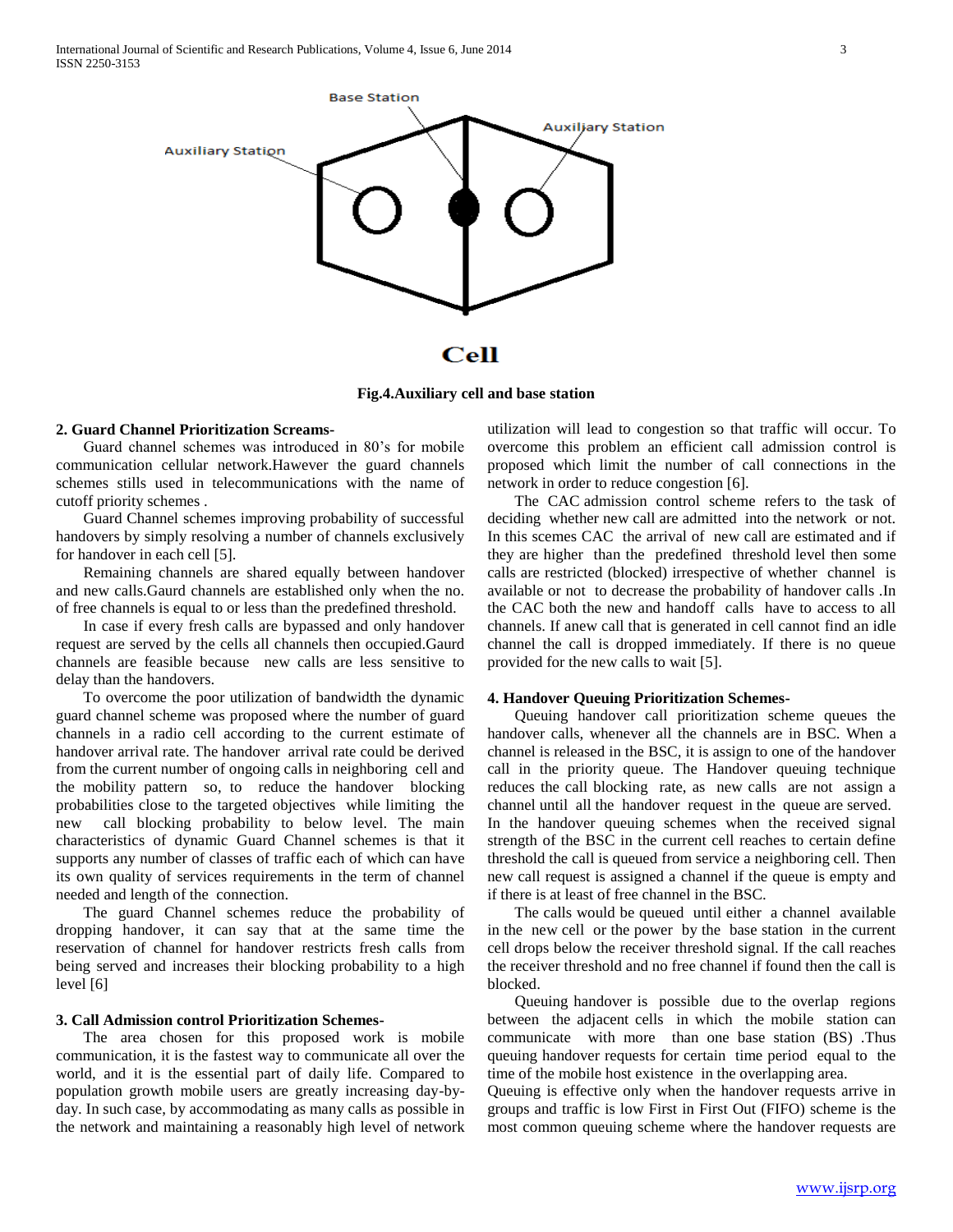ordered according to their arrival .The handover of the mobile station depends on the system such as moving speed, the direction of the mobile station and the cell size. In the FIFO handover Prioritization scheme the probability of the blocking is decreased.

#### IV. ANALYSIS ON REVIEW WORK

 All the handover prioritization schemes allocate channels to handovers more frequently than the new call to guarantee the users QoS because new call is less sensitive to delay than the handover calls. Using auxiliary station call blocking can be reduced as it is clear that from above discussion when auxiliary stations are used then whenever any new call arrive it firstly connect to auxiliary station (if base station is not free at this moment) and when base station became free then auxiliary station connect that call to base station and thus probability of call blocking can be reduced.

 Call blocking can be reduced by allocating sufficient guard channels for handoff calls and thus ensure improved QoS to user. The guard channel schemes are established only when the number of channels exclusively for the handover in each cell to improve the performance of cellular network system. The guard channel prioritization schemes are established only when the number of free channels is less or equal to predefined threshold. The value of the threshold directly affects the probability of the call blocking.

 resources must be available to support the mobile user else the user will suffer a forced termination of his call in progress. Therefore careful resource allocation along with call admission control is required to mitigate the chances of forced chances or blocking probability of a call.

 In handoff prioritization and handoff schemes in cellular network provide improved performance whenever increased In a cellular network, a mobile user may visit from one cell to another cell in his life time. In each of these cells, call blocking probability. The call blocking probability denotes the possibility of new the channel request being denied into the network from the resources. In handover prioritization schemes an important issue is to limit the call blocking probability due to lack of the resources in in the targeted neighbor cell. Call blocking is the fundamental QoS parameter in cellular network. The other important effective parameter in prioritization schemes is effective channel utilization method which makes effective use of cellular network resources. In this paper both the prioritized and non prioritized handover schemes are presented. Different prioritization schemes and there extensive classification are presented as well.

 Non prioritized scheme handle the both new call and the handover call equally and does not differentiate between them .In this situation the BSC does not differentiate between the channel request either for fresh call or handover call.

 All the handover prioritization schemes allocate channels to handover more frequently than the new call to guarantee the users QoS because new calls are less sensitive to delay than the handover calls. In this literature survey it is shown that the giving priority to the handover in each cell to improve the performance of the cellular network.

#### V. FUTURE SCOPE:

 The guard channel prioritization schemes are established only when the number of free channels is less or equal to predefined threshold. The value of threshold directly affects the probability of the call blocking.

 Several other schemes to allocate channel for the handover request in the queue discipline have been proposed .For example queuing of new call arrivals is possible and is less sensitive regarding the queuing time than the case of handover .Queueing of the new call request shows more improvement than queuing of handover calls .In this scheme new call will be accepted if the number of free channels apart of those reserved for handover is enough for the new request otherwise the call will be placed in the queue.As soon as the channel is released by the completing a call or outgoing of the handover request than the new call is served immediately from the FIFO queue. Queuing of the new calls involves the concept of the guard channel and queuing schemes .

 The performance analysis of queuing new call provide that the blocking of the handover calls decreases with the queuing probability of the new calls and increased in the total carried traffic because new calls will be ultimately served .

 The handover prioritized schemes also achieves less force termination probability compared to other schemes.

 Thus it is obvious from the above concept that the future scope of the handoff prioritization schemes are more than the other schemes.

#### **TARGET RESEARCH APPROACH**-

•Cellular technology •Optimization techniques •Handover management •Base stations •cells •Call blocking probability •BSC •MSC •Handoff •Signal strength

#### VI. CONCLUSION

 Handover is the process that transfers an ongoing call from one cell to another cell as the user's moves through the coverage area of cellular system. The main goal of the handover procedure is that when cell moves from one cell to another then call blocking does not occurs.

 Here in this paper mainly four prioritization techniques are used but handover techniques are the best techniques because in handover prioritization schemes, queuing handover call prioritization schemes queues the handover calls when all the channels are occupied in the BSC. When a channel is released in the BSC it is assign to one of the handover call in the queue .It can say that handover is the process that provides handover call and call blocking can be reduced.